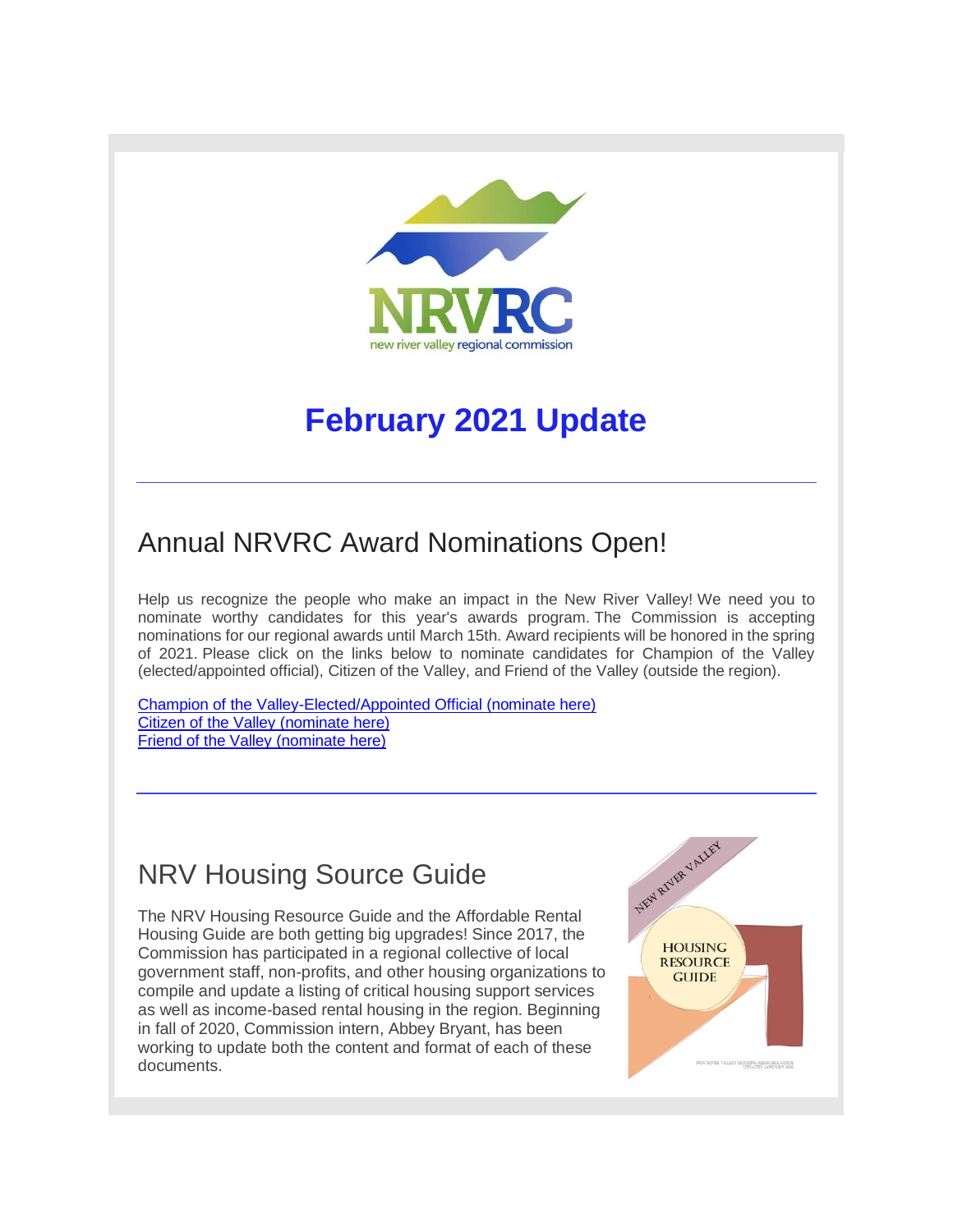Soon, in addition to a downloadable document, information from the Housing Resource Guide will be available in an online searchable database; the information from the Affordable Rental Housing Guide will be available online through a new partnership with Virginia Housing at [www.virginiahousingsearch.com.](http://r20.rs6.net/tn.jsp?f=001RRml6Ip48oSZ7Xyi3eXpEwiVIQAhOcXaAHq1Hp0UaAaVqmq27zkyEjGEGVpfRQltxpTkTZAKjZjMMPItqq5M6763vjwJEWiG0MjbFArHavqLmgCH19RoobZ-3vH_unMTNCSriexpgiHOYH8RdR_kFbVGU4UUgE0d&c=kuOO3OH0LUkIfjhGfGeMhmUhmGd5rTIbdvPSTxzBzzArUMXUfY1Jpg==&ch=pHTr1dHFWaX7DE2YsIMVHsj8uV1LCUX5K7y5fjw59ctT6FNORqXQ0w==) As the pandemic has only exacerbated the high housing need in the region, the Commission is excited for this critical information to be updated and available in multiple formats. All information can be found on the Commission's website at [https://nrvrc.org/what-we-do/housing/.](http://r20.rs6.net/tn.jsp?f=001RRml6Ip48oSZ7Xyi3eXpEwiVIQAhOcXaAHq1Hp0UaAaVqmq27zkyEjGEGVpfRQlty1ux0NKKfmp8RGEzot9_C8q_nN8eevM1-rGGPYPk4jJ-hnCa36-wQgXAUwcWx_dNtsR0LWg5U5vuRzzvLNEtbyRGOStS7EUEpwGEH3JpHZk=&c=kuOO3OH0LUkIfjhGfGeMhmUhmGd5rTIbdvPSTxzBzzArUMXUfY1Jpg==&ch=pHTr1dHFWaX7DE2YsIMVHsj8uV1LCUX5K7y5fjw59ctT6FNORqXQ0w==)

For further information, please contact Jennifer Wilsie [\(jwilsie@nrvrc.org\)](mailto:jwilsie@nrvrc.org), 540-639-9313.

#### NRV Approves 2045 Transportation Plan



[www.nrvtransportationplan.org.](http://r20.rs6.net/tn.jsp?f=001RRml6Ip48oSZ7Xyi3eXpEwiVIQAhOcXaAHq1Hp0UaAaVqmq27zkyEvt-A6F5vz29Ge2HhSE-4YjhfyguW9j5g6VvL_-8CH9w0ea34mdhPybpnamAFT_1DJ-MbwP8RhJzH7Ul5XcgkqRCmtVezBsFFA8IY9cqxdnP&c=kuOO3OH0LUkIfjhGfGeMhmUhmGd5rTIbdvPSTxzBzzArUMXUfY1Jpg==&ch=pHTr1dHFWaX7DE2YsIMVHsj8uV1LCUX5K7y5fjw59ctT6FNORqXQ0w==)

## Keeping Employees on the Job Through Transportation **Solutions**

Ride Solutions has continued to support employers and employees in staying on the job during the pandemic. For businesses who have been able to implement telework, Ride Solutions has been able to offer tips for better teleworking, rewarding telework "trips" logged, and even beginning to set up long-term telework programs as businesses think about post-pandemic working arrangements.

For businesses who still need their employees on site, Ride Solutions has been available to safely address commuting challenges. Recruitment and retention has always been front of mind for employers and no less so in these past months with transportation being a key piece of the puzzle. For example, vanpooling offers a lower-cost option for getting to work and Ride Solutions has been supporting local efforts to develop vanpools. Ride Solutions can help you navigate the complexity of deciding if vanpooling works for your organization, how to set up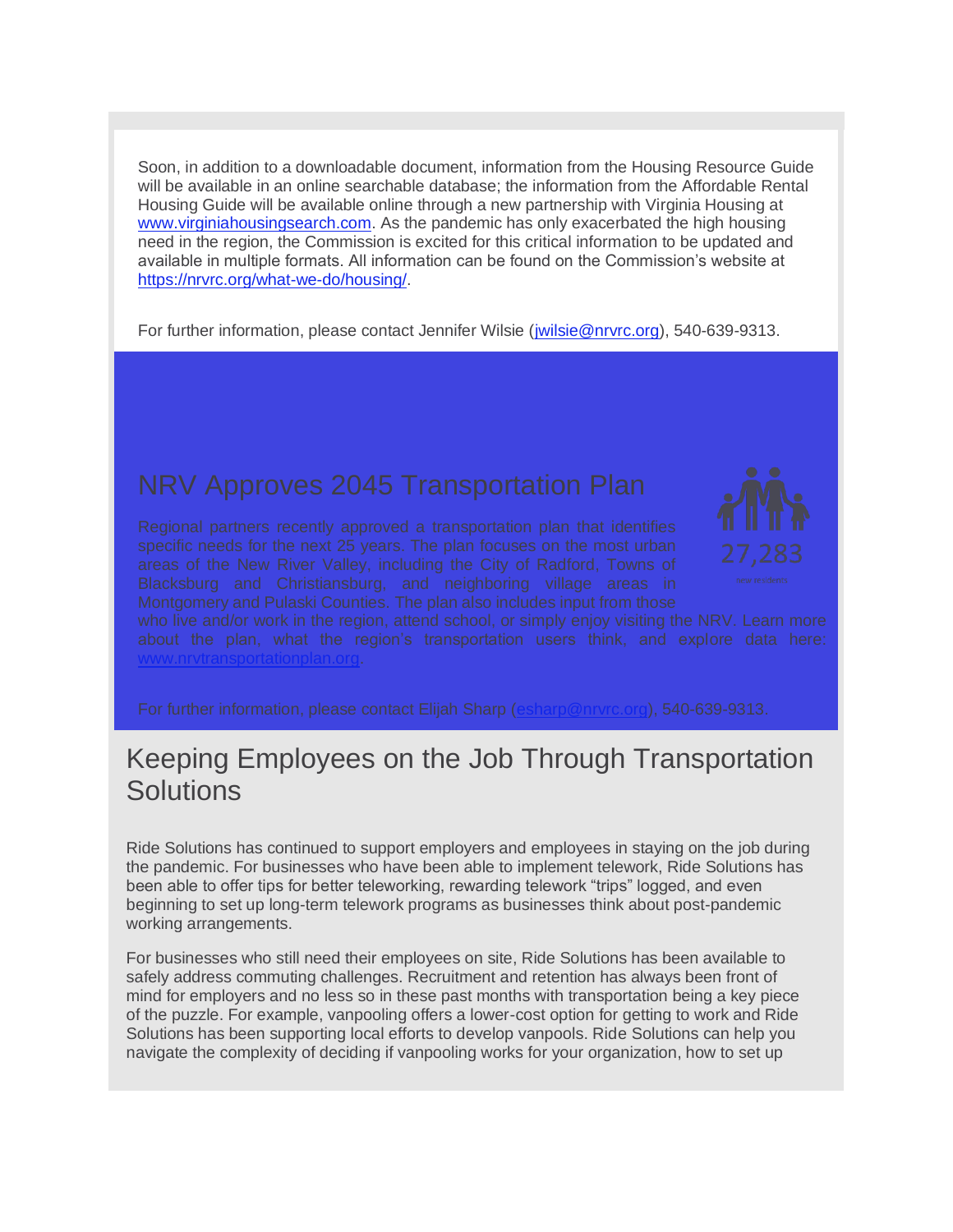and pay for a vanpool, procure a van or turnkey service, and offer ongoing support to ensure safe and successful vanpools.

For more information about how RIDE Solutions is helping employers offer commuting solutions to their employees, contact Christy Straight at [cstraight@nrvrc.org](mailto:cstraight@nrvrc.org) or James Jones at ijones@nrvrc.org.



## Town of Floyd Zoning **Ordinance**

The Town of Floyd is wrapping up its zoning ordinance rewrite. The Town's Planning Commission and staff in partnership with the Regional Commission have been working on this project for the last two years. Some of the major changes include new permitted and conditional uses, update to the sign regulations, additions of development standards, and illustrations to communicate key zoning requirements. Many visuals were also added to help clarify definitions.

The Planning Commission will conduct their public hearing on February 24, 2021 at 6.30 pm., which will be held at the W. Skip Bishop Town Hall, 134 Wilson Street, Floyd, VA 24091.

For further information, please contact Aphi Fancon [\(afancon@nrvrc.org\)](mailto:afancon@nrvrc.org), 540-639-9313.

## Website Projects

The Commission has recently completed two website projects for our partners. The first was an overhaul of the NRV Road to Wellness site [\(www.nrvroadtowellness.com](http://r20.rs6.net/tn.jsp?f=001RRml6Ip48oSZ7Xyi3eXpEwiVIQAhOcXaAHq1Hp0UaAaVqmq27zkyErgb2QBMoDVymUd8WTcmY6ghU8f75LgaGQTl5Pn6RTh3-4xoDD4RL1LIipywvH7TdJG3r9XjPGEKoZP2GIUnfaRjCua1uz-QEqtMX02Qn77r&c=kuOO3OH0LUkIfjhGfGeMhmUhmGd5rTIbdvPSTxzBzzArUMXUfY1Jpg==&ch=pHTr1dHFWaX7DE2YsIMVHsj8uV1LCUX5K7y5fjw59ctT6FNORqXQ0w==)) site for the New River Health District, done in collaboration with Uncork It and other members of the New River Valley Public Health Task Force. NRV Road to Wellness now includes up-to-date information